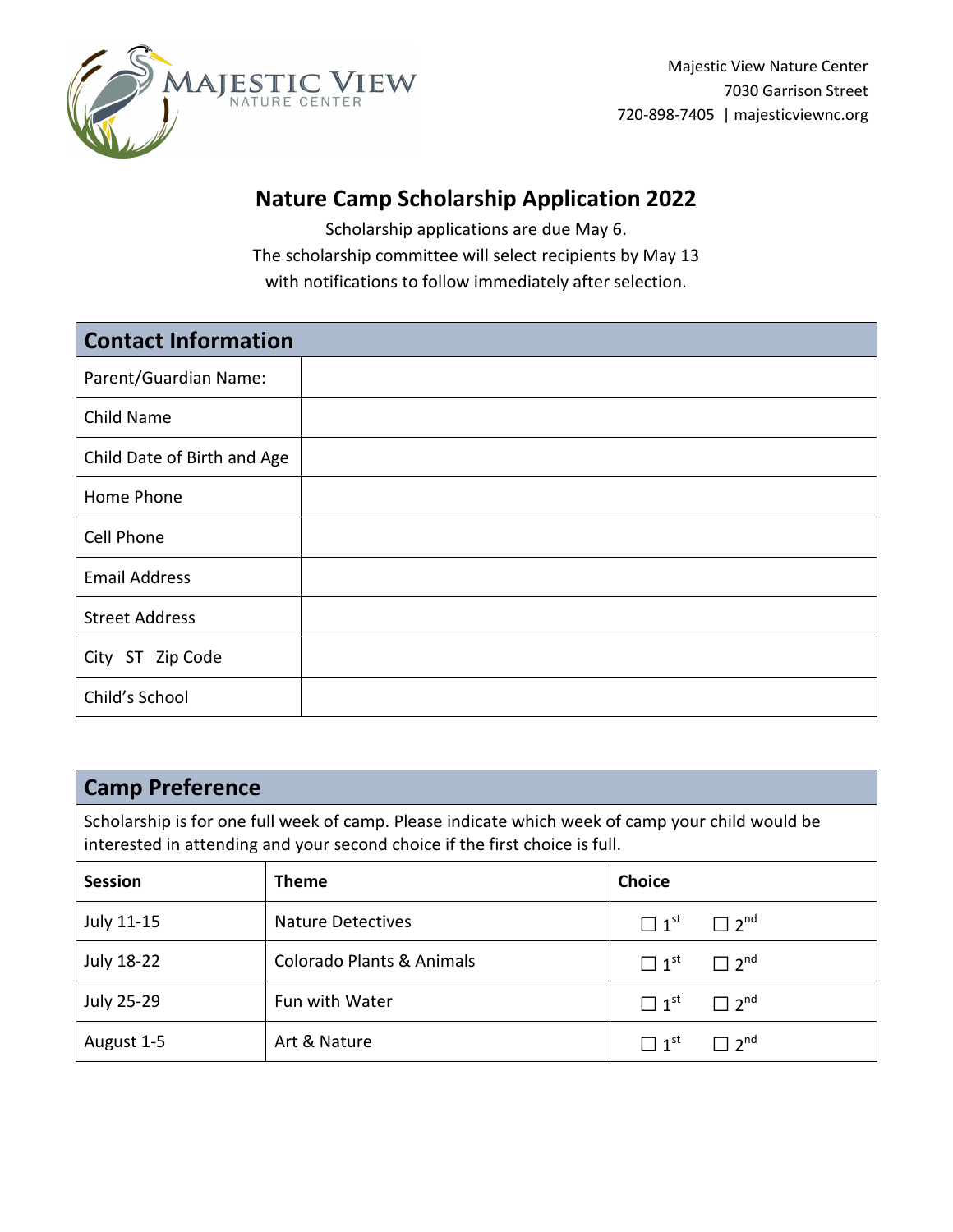

Majestic View Nature Center 7030 Garrison Street 720-898-7405 | majesticviewnc.org

## **Application Requirements**

Feel free to use a separate sheet(s) of paper to type or write your response. Please complete both sections of the application.

## **Section 1 (For Child):**

Please write a short paragraph, draw a picture, take a photo, or use your imagination to show us why you want to attend Nature Camp and why you enjoy nature.

# **Section 2 (For Parents/Guardians):**

Please tell us why your child is an ideal candidate for the summer camp scholarship program.